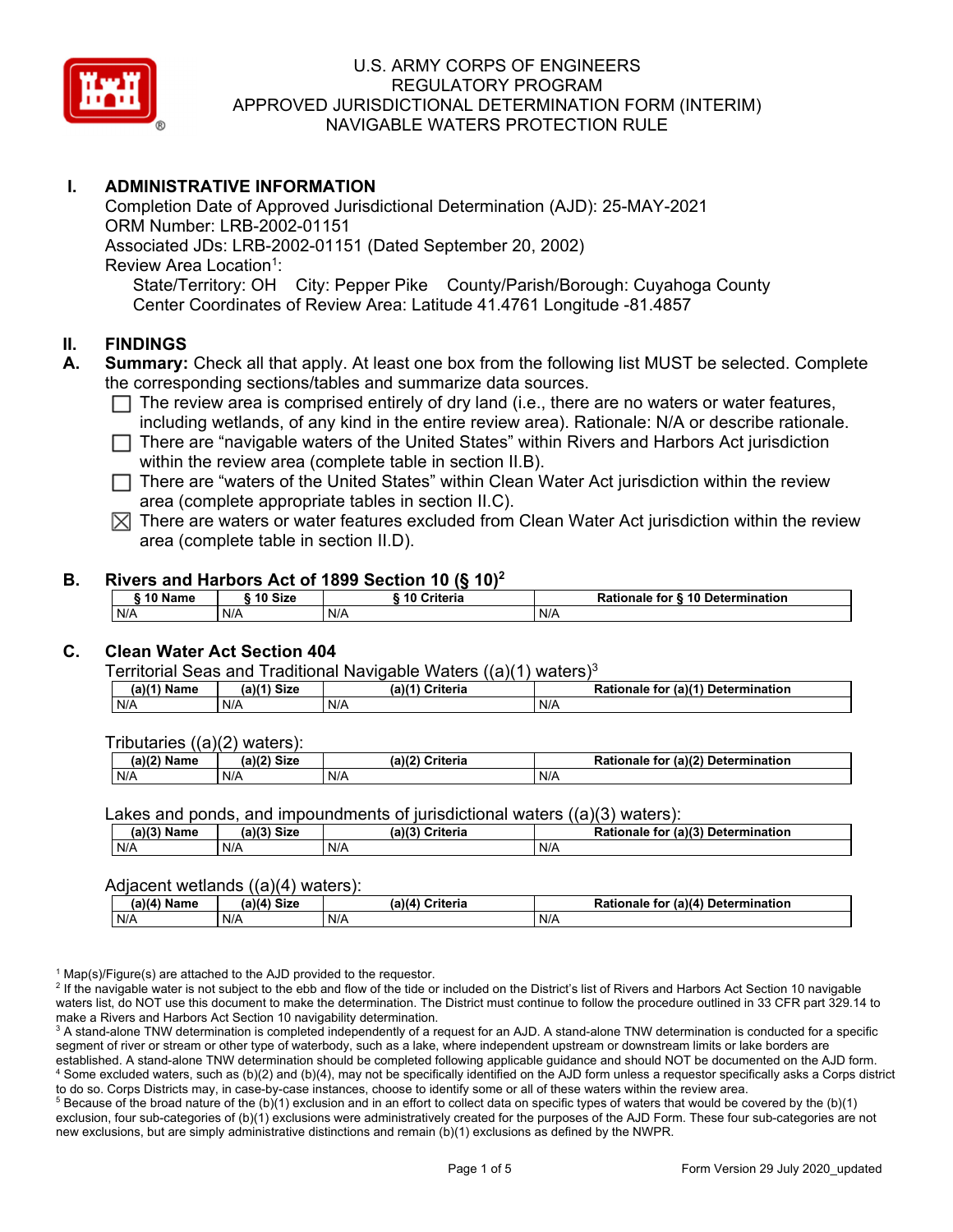

# **D. Excluded Waters or Features**

Excluded waters  $((b)(1) - (b)(12))^4$ :

| . .<br><b>Exclusion Name</b><br><b>Exclusion Size</b> | .,,<br>Exclusion <sup>5</sup> | <b>Rationale for Exclusion Determination</b>                                                                           |
|-------------------------------------------------------|-------------------------------|------------------------------------------------------------------------------------------------------------------------|
| 2002-01151<br>$0.118$ acres                           | (b)(1) Non-adjacent wetland   | The subject wetland has been determined to not be                                                                      |
| Wetland C                                             |                               | "adjacent" to a paragraph $(a)(1)$ , $(2)$ , or $(3)$ water.                                                           |
|                                                       |                               | Each adjacency criteria is assessed below:                                                                             |
|                                                       |                               | (i) The wetland does not abut/touch a water identified<br>$\bullet$                                                    |
|                                                       |                               | in paragraph $(a)(1)$ , $(2)$ , or $(3)$ at any point or any                                                           |
|                                                       |                               | side. The wetland is surrounded by upland on all                                                                       |
|                                                       |                               | sides as verified by the Corps in the field during the                                                                 |
|                                                       |                               | April 19, 2021 site visit. The nearest potential (a)(1),                                                               |
|                                                       |                               | (2), or (3) waters are 300+ feet away (See Section                                                                     |
|                                                       |                               | IIIC) from the wetland by development, roads and a                                                                     |
|                                                       |                               | maintained grass lawn.                                                                                                 |
|                                                       |                               |                                                                                                                        |
|                                                       |                               | (ii) The wetland is not inundated by flooding from a<br>water identified in paragraph $(a)(1)$ , $(2)$ , or $(3)$ in a |
|                                                       |                               | typical year. The wetland is located within FEMA                                                                       |
|                                                       |                               |                                                                                                                        |
|                                                       |                               | Flood Zone X (area of minimal flood hazard, usually<br>depicted on FIRMs as above the 500-year flood                   |
|                                                       |                               | level). The wetland is surrounded by upland on all                                                                     |
|                                                       |                               | sides as verified by the Corps in the field during the                                                                 |
|                                                       |                               | April 19, 2021 site visit. The nearest potential (a)(1),                                                               |
|                                                       |                               | (2), or (3) waters are 300+ feet away (See Section                                                                     |
|                                                       |                               | IIIC) from the wetland by development and a.                                                                           |
|                                                       |                               | maintained grass lawn. Because the nearest                                                                             |
|                                                       |                               | potential $(a)(1)$ , $(2)$ , or $(3)$ water is located at such a                                                       |
|                                                       |                               | distance away, the wetland is within a designated                                                                      |
|                                                       |                               | FEMA zone with minimal flooding potential, and any                                                                     |
|                                                       |                               | flooding from the $(a)(1)$ , $(2)$ , or $(3)$ water would have                                                         |
|                                                       |                               | to extend over elevated yard and development, it is                                                                    |
|                                                       |                               | unlikely that the wetland would be inundated by                                                                        |
|                                                       |                               | flooding from an $(a)(1)$ , $(2)$ or $(3)$ water in a typical                                                          |
|                                                       |                               | year. No evidence of inundation by flooding was                                                                        |
|                                                       |                               | observed during the April 19, 2021 site visit, nor on                                                                  |
|                                                       |                               | any aerial photographs which included drier than                                                                       |
|                                                       |                               | normal, normal and wetter than normal precipitation                                                                    |
|                                                       |                               | conditions.                                                                                                            |
|                                                       |                               | (iii) The wetland is not physically separated from a<br>$\bullet$                                                      |
|                                                       |                               | water identified in paragraph $(a)(1)$ , $(2)$ , or $(3)$ only by                                                      |
|                                                       |                               | a natural berm, bank, dune, or similar natural                                                                         |
|                                                       |                               | feature. The wetland is surrounded by upland on all                                                                    |
|                                                       |                               | sides as verified by the Corps in the field during the                                                                 |
|                                                       |                               | April 19, 2021 site visit. No berms, banks, dunes, or                                                                  |
|                                                       |                               | other natural features persist along the wetland                                                                       |
|                                                       |                               | boundary. The nearest potential $(a)(1)$ , $(2)$ , or $(3)$                                                            |
|                                                       |                               | waters are 300+ feet away (See Section IIIC) from                                                                      |
|                                                       |                               | the wetland by roads and development.                                                                                  |
|                                                       |                               | • (iv) The wetland is not physically separated from a                                                                  |
|                                                       |                               | water identified in paragraph $(a)(1)$ , $(2)$ , or $(3)$ only by                                                      |
|                                                       |                               | an artificial dike, barrier, or similar artificial structure.                                                          |
|                                                       |                               | The wetland is surrounded by upland on all sides as                                                                    |

 $^1$  Map(s)/Figure(s) are attached to the AJD provided to the requestor.<br><sup>2</sup> If the navigable water is not subject to the ebb and flow of the tide or

<sup>2</sup> If the navigable water is not subject to the ebb and flow of the tide or included on the District's list of Rivers and Harbors Act Section 10 navigable waters list, do NOT use this document to make the determination. The District must continue to follow the procedure outlined in 33 CFR part 329.14 to make a Rivers and Harbors Act Section 10 navigability determination.

 $^3$  A stand-alone TNW determination is completed independently of a request for an AJD. A stand-alone TNW determination is conducted for a specific segment of river or stream or other type of waterbody, such as a lake, where independent upstream or downstream limits or lake borders are established. A stand-alone TNW determination should be completed following applicable guidance and should NOT be documented on the AJD form. 4 <sup>4</sup> Some excluded waters, such as (b)(2) and (b)(4), may not be specifically identified on the AJD form unless a requestor specifically asks a Corps district to do so. Corps Districts may, in case-by-case instances, choose

to do so. Corps Districts may, in case-by-case instances, choose to identify some or all of these waters within the review area.<br><sup>5</sup> Because of the broad nature of the (b)(1) exclusion and in an effort to collect data on s exclusion, four sub-categories of (b)(1) exclusions were administratively created for the purposes of the AJD Form. These four sub-categories are not new exclusions, but are simply administrative distinctions and remain (b)(1) exclusions as defined by the NWPR.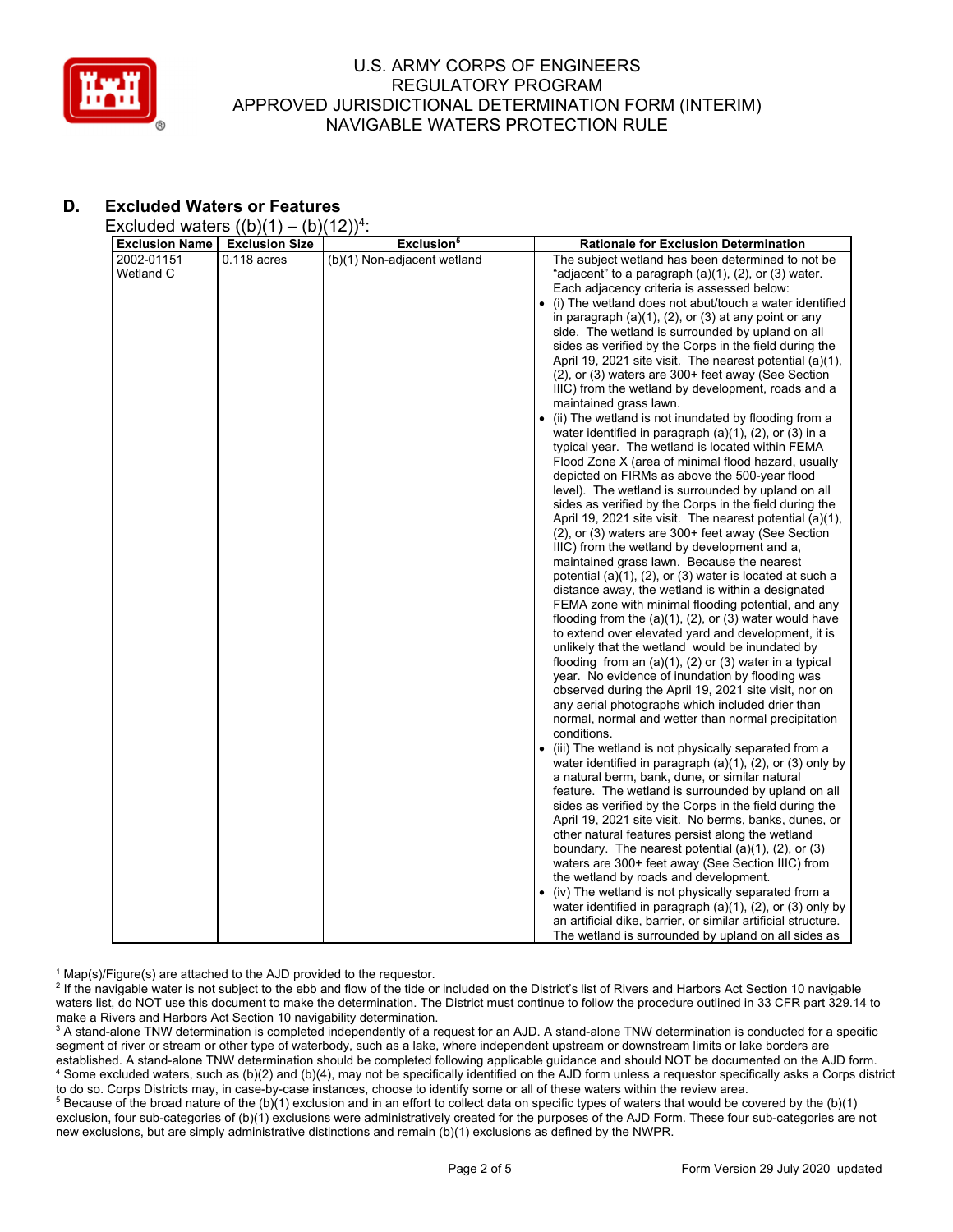

|            |               |                             | verified by the Corps in the field during April 19, 2021       |
|------------|---------------|-----------------------------|----------------------------------------------------------------|
|            |               |                             | site visit. No artificial dike, barrier, or similar artificial |
|            |               |                             |                                                                |
|            |               |                             | structure persist immediately along the wetland                |
|            |               |                             | boundary. The nearest potential $(a)(1)$ , $(2)$ , or $(3)$    |
|            |               |                             | waters are 300+ feet away (See Section 111C) from              |
|            |               |                             | the wetland by artificial structures (lawn, roads and          |
|            |               |                             | development). While the wetland does drain into a              |
|            |               |                             | storm drain which ultimately routes through a storm            |
|            |               |                             | sewer and outlets into an (a)(2) water by several              |
|            |               |                             | manmade barriers (roads, development,                          |
|            |               |                             | fills/features) thereby not meeting the adjacency              |
|            |               |                             |                                                                |
|            |               |                             | criteria. The wetland is not part of a larger wetland          |
|            |               |                             | divided by a road or similar artificial structure.             |
| 2002-01151 | $0.219$ acres | (b)(1) Non-adjacent wetland | See rationale for Wetland C.                                   |
| Wetland D  |               |                             |                                                                |

# **III. SUPPORTING INFORMATION**

- **A. Select/enter all resources** that were used to aid in this determination and attach data/maps to this document and/or references/citations in the administrative record, as appropriate.
	- **\_X\_** Information submitted by, or on behalf of, the applicant/consultant: *Water Resource Delineation Report – 23.89 Acres, Shaker Boulevard, Pepper Pike, Ohio – September 2020 – Prepared by Davey Resource Group and revised April 19, 2021.* This information *is* sufficient for purposes of this AJD. Rationale: *N/A*  **\_\_\_** Data sheets prepared by the Corps: *Title(s) and/or date(s).*
	- **\_X\_** Photographs: Corps site visit photographs from April 19, 2021; Google Earth Aerial Photographs dated 9/17/2019, 4/6/2012, 5/31/2007, 11/15/2005, 3/10/2005 Connect Explorer aerial photographs dated 1/14/2021, 11/14/2021, 12/25/2019, 9/17/2019
	- **\_X\_** Corps Site visit(s) conducted on: *April 19, 2021.*
	- **\_X\_** Previous Jurisdictional Determinations (AJDs or PJDs): *ORM Number(s) and date(s).2002-* **\_**  *01151 dated 20 SEP 2002*
	- **\_X\_** Antecedent Precipitation Tool: *provide detailed discussion in Section III.B.*
	- **\_\_\_** USDA NRCS Soil Survey: *Title(s) and/or date(s).*
	- **\_\_\_** USFWS NWI maps: *Title(s) and/or date(s).*
	- **\_\_\_** USGS topographic maps: *Title(s) and/or date(s).*

#### **Other data sources used to aid in this determination:**

| Data Source (select)       | Name and/or date and other relevant information                                           |
|----------------------------|-------------------------------------------------------------------------------------------|
| <b>USGS Sources</b>        | USGS The National Map Viewer, accessed 20MAY2021, https: //apps.nationalmap.gov/viewer/   |
| <b>USDA Sources</b>        | N/A.                                                                                      |
| <b>NOAA Sources</b>        | $N/A$ .                                                                                   |
| <b>USACE Sources</b>       | USACE ORM Database (Regulatory – ORM Project Locations and ORM Aguatic Resources accessed |
|                            | 20MAY2021                                                                                 |
| State/Local/Tribal Sources | Cuyahoga County Web Mapping Application, accessed 20MAY2021                               |

 $^1$  Map(s)/Figure(s) are attached to the AJD provided to the requestor.<br><sup>2</sup> If the navigable water is not subject to the ebb and flow of the tide or

<sup>2</sup> If the navigable water is not subject to the ebb and flow of the tide or included on the District's list of Rivers and Harbors Act Section 10 navigable waters list, do NOT use this document to make the determination. The District must continue to follow the procedure outlined in 33 CFR part 329.14 to make a Rivers and Harbors Act Section 10 navigability determination.

 $^3$  A stand-alone TNW determination is completed independently of a request for an AJD. A stand-alone TNW determination is conducted for a specific segment of river or stream or other type of waterbody, such as a lake, where independent upstream or downstream limits or lake borders are established. A stand-alone TNW determination should be completed following applicable guidance and should NOT be documented on the AJD form. 4 Some excluded waters, such as (b)(2) and (b)(4), may not be specifically identified on the AJD form unless a requestor specifically asks a Corps district to do so. Corps Districts may, in case-by-case instances, choose to identify some or all of these waters within the review area. 5

<sup>5</sup> Because of the broad nature of the (b)(1) exclusion and in an effort to collect data on specific types of waters that would be covered by the (b)(1) exclusion, four sub-categories of (b)(1) exclusions were administratively created for the purposes of the AJD Form. These four sub-categories are not new exclusions, but are simply administrative distinctions and remain (b)(1) exclusions as defined by the NWPR.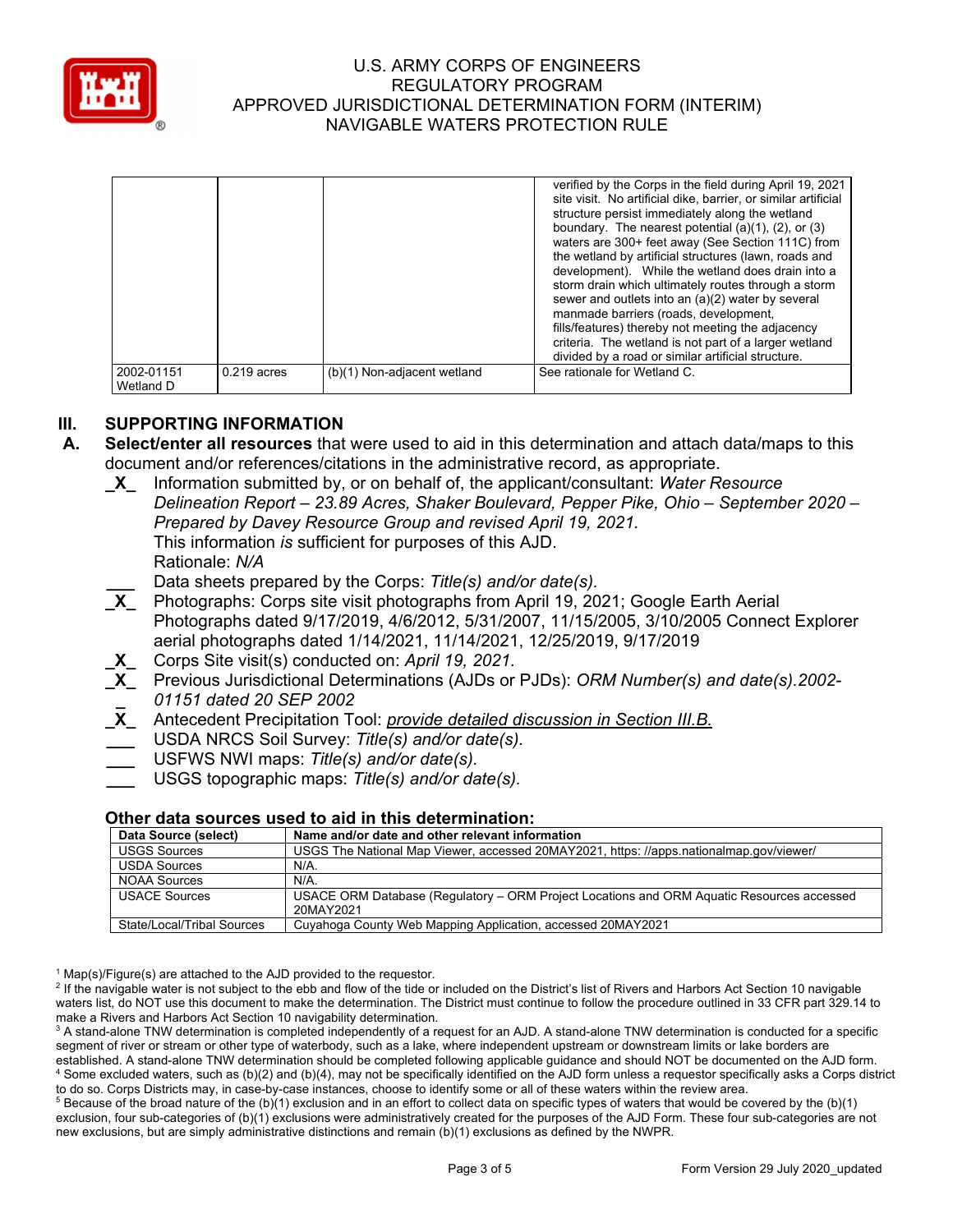

|                | (https://gis.cuyahogacounty.us/html5viewer/?viewer=cegis)<br>*2006 2-foot Elevation Contours |
|----------------|----------------------------------------------------------------------------------------------|
| FEMA/FIRM Maps | FEMA's National Flood Hazard Layer (NFHL) Viewer accessed 20MAY2021, https://hazards-        |
|                | fema.maps.arcgis.com/apps/webappyiewer/index.html                                            |

**B. Typical year assessment(s):** The Corps Antecedent Precipitation Tool was used to complete typical year assessments. The APT pulls precipitation data from NOAA's Daily Global Historical Climatology Network. The APT evaluates normal precipitation conditions based on the three 30-day periods preceding the observation date. For each period, a weighted condition value is assigned by determining whether the 30- day precipitation total falls within, above, or below the 70th and 30th percentiles for totals from the same date range over the preceding 30 years. The APT then makes a determination of "normal," "wetter than normal," or "drier than normal" based on the condition value sum. The APT also displays results generated via the Palmer Drought Severity Index (PDSI) and the University of Delaware WebWIMP. The latitude/longitude for the subject parcel was input into the APT and "single" point was chosen for the geographic area. A "single point" geographic area was used, using the center coordinates of the review area (41.4761, -81.4857). Results and assessments are provided below:

| Latitude                                                                                       | Longitude                                                                                                 | Date       | <b>PDSI</b> | <b>PDSI Class</b>                                                                                 | Season     | ARC.              | <b>Antecedent Precip</b> |  |  |  |
|------------------------------------------------------------------------------------------------|-----------------------------------------------------------------------------------------------------------|------------|-------------|---------------------------------------------------------------------------------------------------|------------|-------------------|--------------------------|--|--|--|
|                                                                                                |                                                                                                           |            | Value       |                                                                                                   |            | Score             | Conditions               |  |  |  |
| 41.4716                                                                                        | $-81.4857$                                                                                                | 04/19/2021 | $-1.94$     | Mild Drought                                                                                      | Wet Season | 9                 | Drier than Normal        |  |  |  |
|                                                                                                | Assessment: The 4/19/2021 site visit was conducted during drier than normal conditions. A small amount of |            |             |                                                                                                   |            |                   |                          |  |  |  |
| precipitation <0.25" fell immediately preceding the date of the site visit.                    |                                                                                                           |            |             |                                                                                                   |            |                   |                          |  |  |  |
| 41.4761                                                                                        | $-81.4857$                                                                                                | 01/14/2021 | $-0.29$     | Normal                                                                                            | Wet Season | 12 <sup>2</sup>   | <b>Normal Conditions</b> |  |  |  |
|                                                                                                |                                                                                                           |            |             | Assessment: The 1/14/2021 aerial photograph was taken during normal precipitation conditions. No  |            |                   |                          |  |  |  |
|                                                                                                |                                                                                                           |            |             | precipitation was recorded preceding the immediate date of the aerial photograph.                 |            |                   |                          |  |  |  |
| 41.4761                                                                                        | -81.4857                                                                                                  | 11/14/2020 | 2           | Moderate                                                                                          | Wet Season | 14                | <b>Normal Conditions</b> |  |  |  |
|                                                                                                |                                                                                                           |            |             | Wetness                                                                                           |            |                   |                          |  |  |  |
|                                                                                                | Assessment: The 11/14/2020 aerial photograph was taken during normal precipitation conditions. No         |            |             |                                                                                                   |            |                   |                          |  |  |  |
|                                                                                                |                                                                                                           |            |             | precipitation was recorded preceding the immediate date of the aerial photograph.                 |            |                   |                          |  |  |  |
| 41.4761                                                                                        | $-81.4857$                                                                                                | 12/25/2019 | 2.37        | Moderate                                                                                          | Wet Season | 11                | <b>Normal Conditions</b> |  |  |  |
|                                                                                                |                                                                                                           |            |             | Wetness                                                                                           |            |                   |                          |  |  |  |
|                                                                                                |                                                                                                           |            |             | Assessment: The 12/25/2019 aerial photograph was taken during normal precipitation conditions. No |            |                   |                          |  |  |  |
|                                                                                                |                                                                                                           |            |             | precipitation was recorded preceding the immediate date of the aerial photograph.                 |            |                   |                          |  |  |  |
| 41.4761                                                                                        | $-81.4857$                                                                                                | 09/17/2019 | 2.93        | Moderate                                                                                          | Wet Season | $12 \overline{ }$ | <b>Normal Conditions</b> |  |  |  |
|                                                                                                |                                                                                                           |            |             | Wetness                                                                                           |            |                   |                          |  |  |  |
| Assessment: The 09/17/2019 aerial photograph was taken during normal precipitation conditions. |                                                                                                           |            |             |                                                                                                   |            |                   |                          |  |  |  |
|                                                                                                |                                                                                                           |            |             | Approximately 1.9" of rain fell immediately preceding the date of the aerial photograph.          |            |                   |                          |  |  |  |
| 41.4761                                                                                        | -81.4857                                                                                                  | 04/06/2012 | $-1.64$     | Mild Drought                                                                                      | Wet Season | 13                | <b>Normal Condition</b>  |  |  |  |
|                                                                                                |                                                                                                           |            |             | Assessment: The 4/06/2012 aerial photograph was taken during normal precipitation conditions. No  |            |                   |                          |  |  |  |
|                                                                                                | precipitation was recorded preceding the immediate date of the aerial photograph.                         |            |             |                                                                                                   |            |                   |                          |  |  |  |

 $^1$  Map(s)/Figure(s) are attached to the AJD provided to the requestor.<br><sup>2</sup> If the navigable water is not subject to the ebb and flow of the tide or

<sup>&</sup>lt;sup>2</sup> If the navigable water is not subject to the ebb and flow of the tide or included on the District's list of Rivers and Harbors Act Section 10 navigable waters list, do NOT use this document to make the determination. The District must continue to follow the procedure outlined in 33 CFR part 329.14 to make a Rivers and Harbors Act Section 10 navigability determination.

 $^3$  A stand-alone TNW determination is completed independently of a request for an AJD. A stand-alone TNW determination is conducted for a specific segment of river or stream or other type of waterbody, such as a lake, where independent upstream or downstream limits or lake borders are established. A stand-alone TNW determination should be completed following applicable guidance and should NOT be documented on the AJD form. 4 Some excluded waters, such as (b)(2) and (b)(4), may not be specifically identified on the AJD form unless a requestor specifically asks a Corps district to do so. Corps Districts may, in case-by-case instances, choose to identify some or all of these waters within the review area.

 $5$  Because of the broad nature of the (b)(1) exclusion and in an effort to collect data on specific types of waters that would be covered by the (b)(1) exclusion, four sub-categories of (b)(1) exclusions were administratively created for the purposes of the AJD Form. These four sub-categories are not new exclusions, but are simply administrative distinctions and remain (b)(1) exclusions as defined by the NWPR.